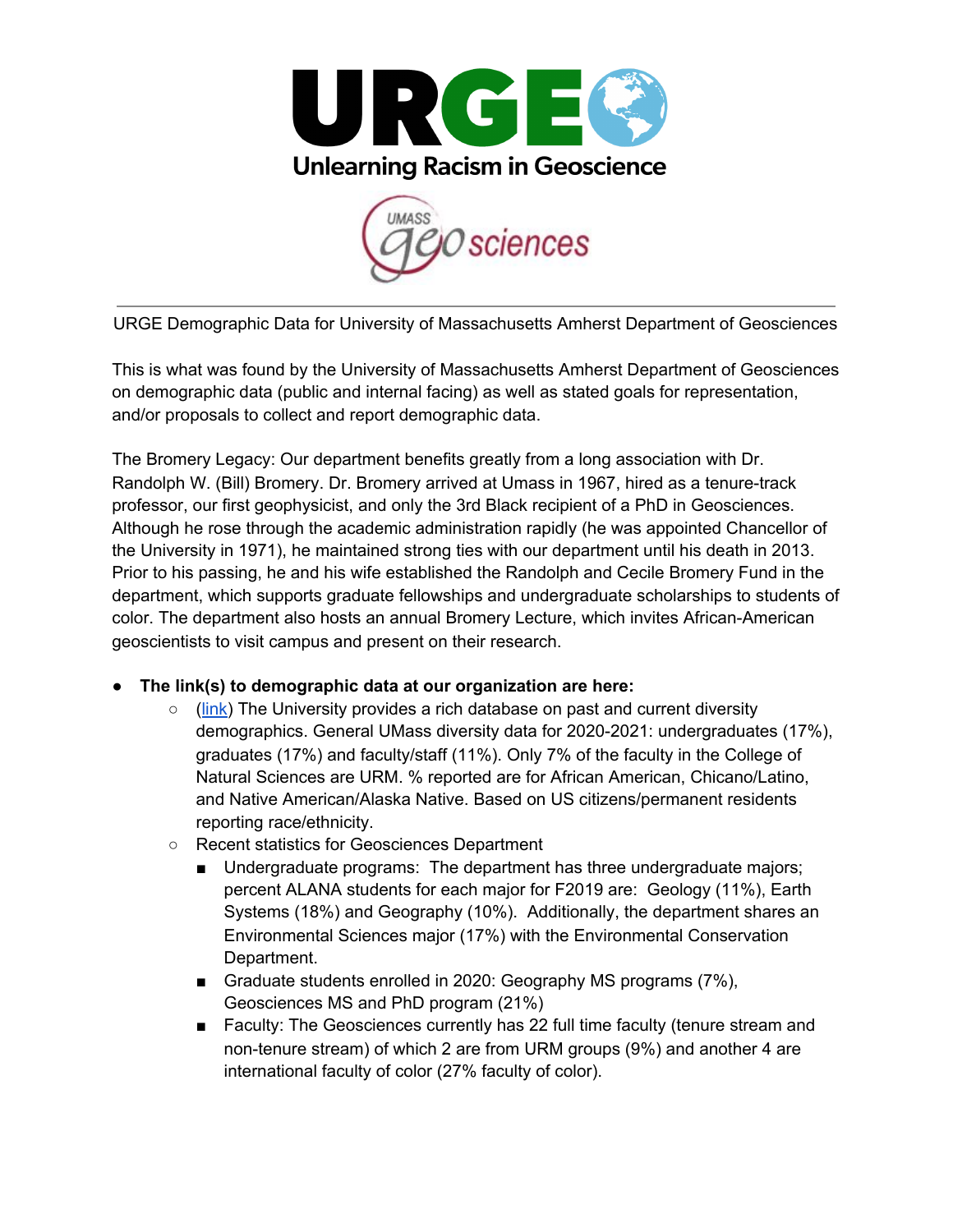- We are planning to post diversity demographic information on our department web page
- Invited Speaker demographics
	- Past invited speaker demographics: Kiesling et al (2020) What is in a [seminar](https://eos.org/opinions/whats-in-a-seminar) was led by UMass Geosciences students. When Kiesling and Bryant coordinated the department lecture series in 2017-29, they set goals for the incoming speakers: "*At least 50% of the roughly 20 speakers would be women (up from an average of 40% over the previous 4 years), and more than one speaker would be a person of color.* " Because the Geosciences faculty resisted inviting more URM and women speakers, Keisling and Bryant with students from the Environmental Conservation Department secured funds and support to run a new Bridge speaker series that invites early career speakers from minoritized groups. This successful program has expanded to include all of the College of Natural Sciences and has become a model for ways to increase visibility of URM scientists and provide near peer mentoring.
	- The 2020-2021 academic year offered opportunities for virtual talks from folks farther than driving distance, which greatly opened the pool of potential speakers. We also instituted a policy that graduate students can nominate speakers. The results is that this past year 4 out of 17 speakers are URM (6 if we count the Bromery and Bridge program speakers) and 15 of the 17 are women.
	- Organizers (graduate students and post-docs) of the speaker series change each year and the demographic data hasn't yet been collected longitudinally. We are working to collect this data and will add to the diversity page of our web site.

## **● How does your organization compare to others, or to the field as a whole?**

- AGI "Diversity in the Geosciences" link [here](https://www.americangeosciences.org/sites/default/files/DB_2020-023-DiversityInTheGeosciences.pdf) indicates that underrepresented undergraduates earning BS degrees in geosciences has increased in the past ten years from ~7 to 15%. MS degrees awarded have increased from 7 to 10% and PhD degrees earned shows slight increase but remains  $\sim 6\%$ .
- Our graduate geography program has similar demographics to the national average.
- $\circ$  Our graduate geosciences program (20%) is much more diverse than the national average (6-10%) in part due to the benefit of Bromery fellowships that support students, as well as UMass graduate school fellowships for underrepresented students and our participation in the AGU Bridge program, which started in 2020. Over the past ten years, our enrollment of underrepresented graduate students has increased with the inauguration of these funding opportunities.
- The Geosciences department has greater % URM faculty than the UMass College of Natural Sciences. We note that the numbers of URM faculty in Geosciences are small (only 2) so that increases or decreases of one person can greatly impact the percentages.